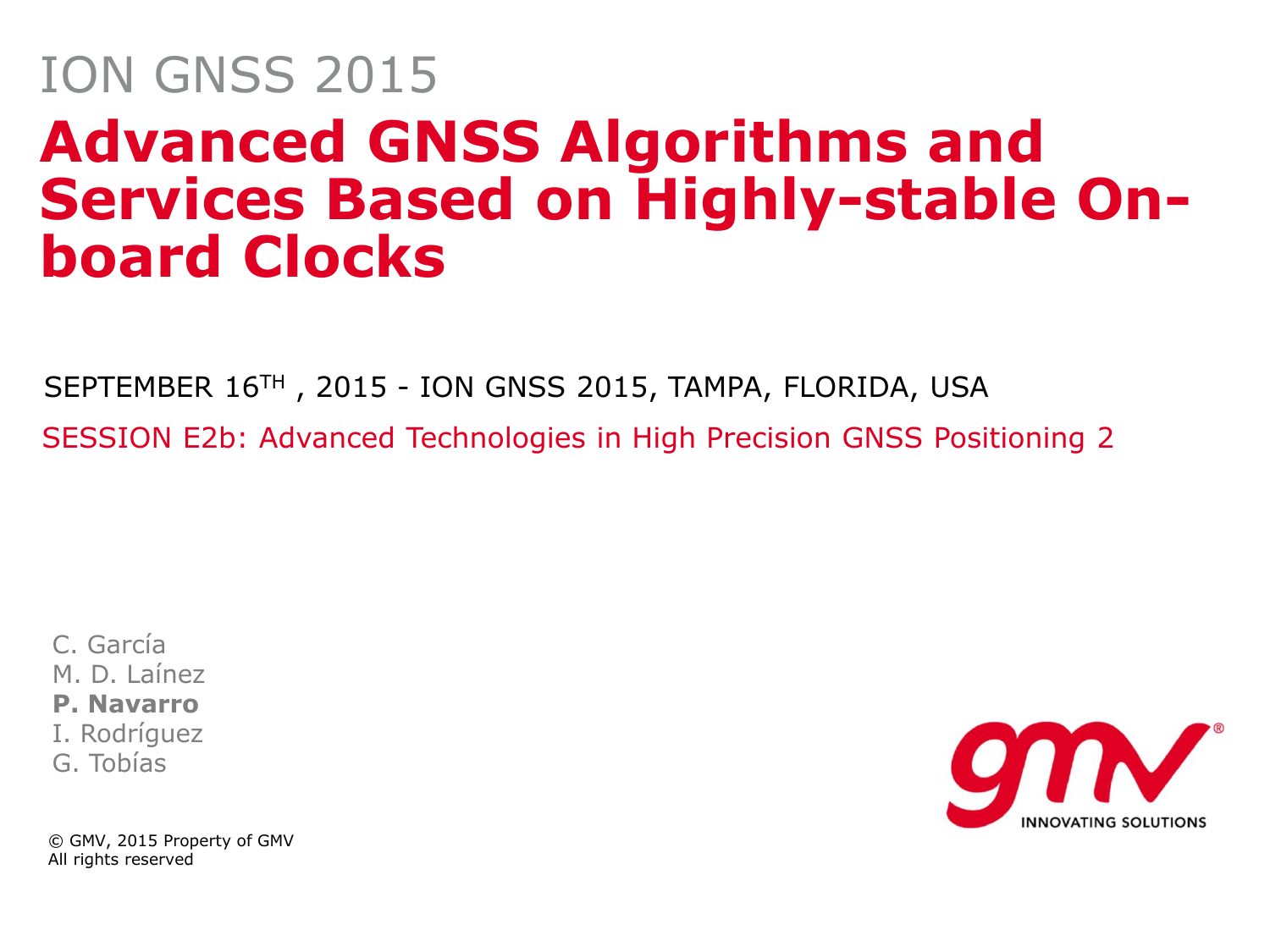#### **OUTLINE**

### ■Introduction and objective

### ■Satellite clocks modelling

Preliminary Results

**Conclusions** 

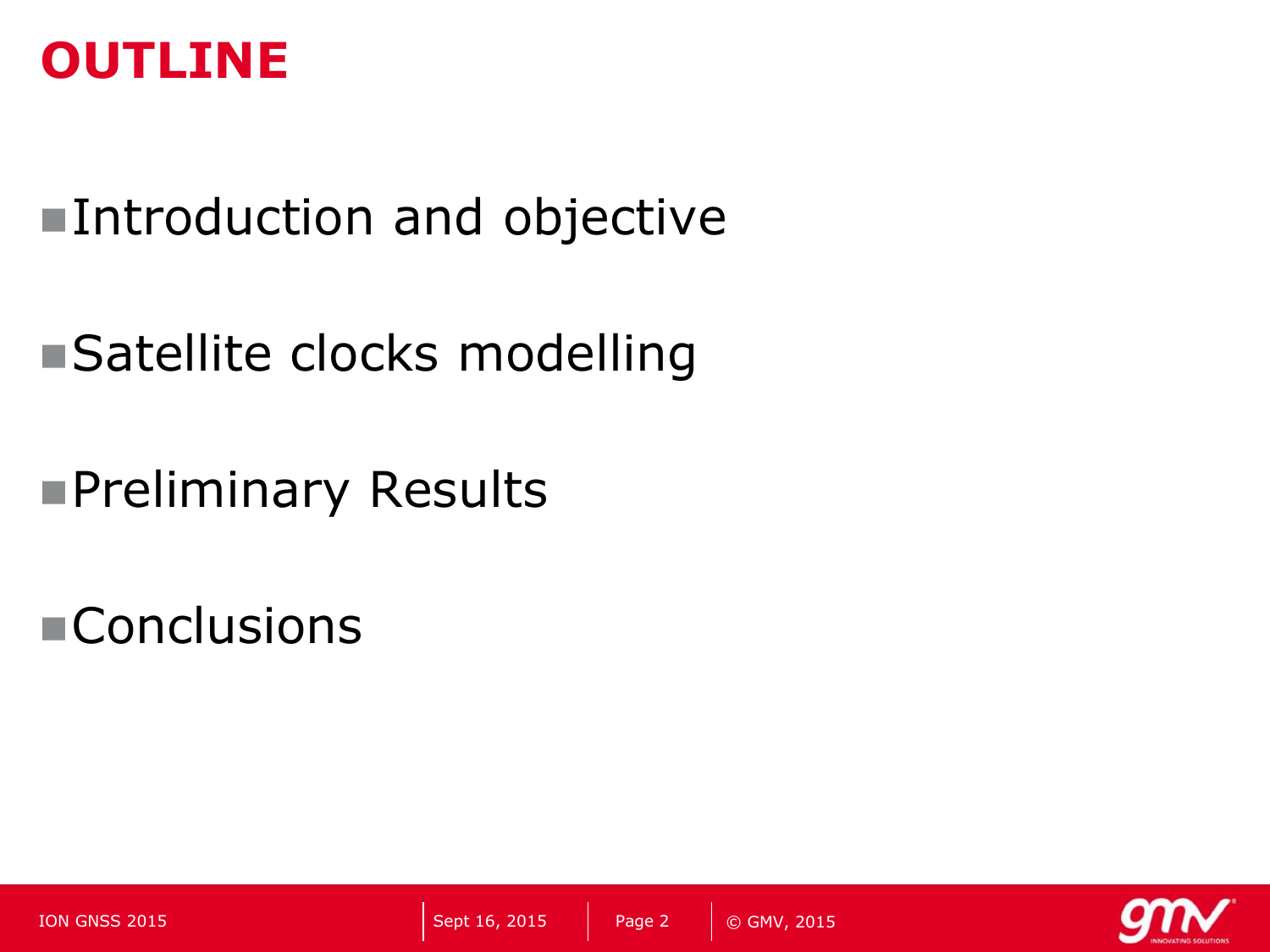# **INTRODUCTION AND OBJECTIVE**

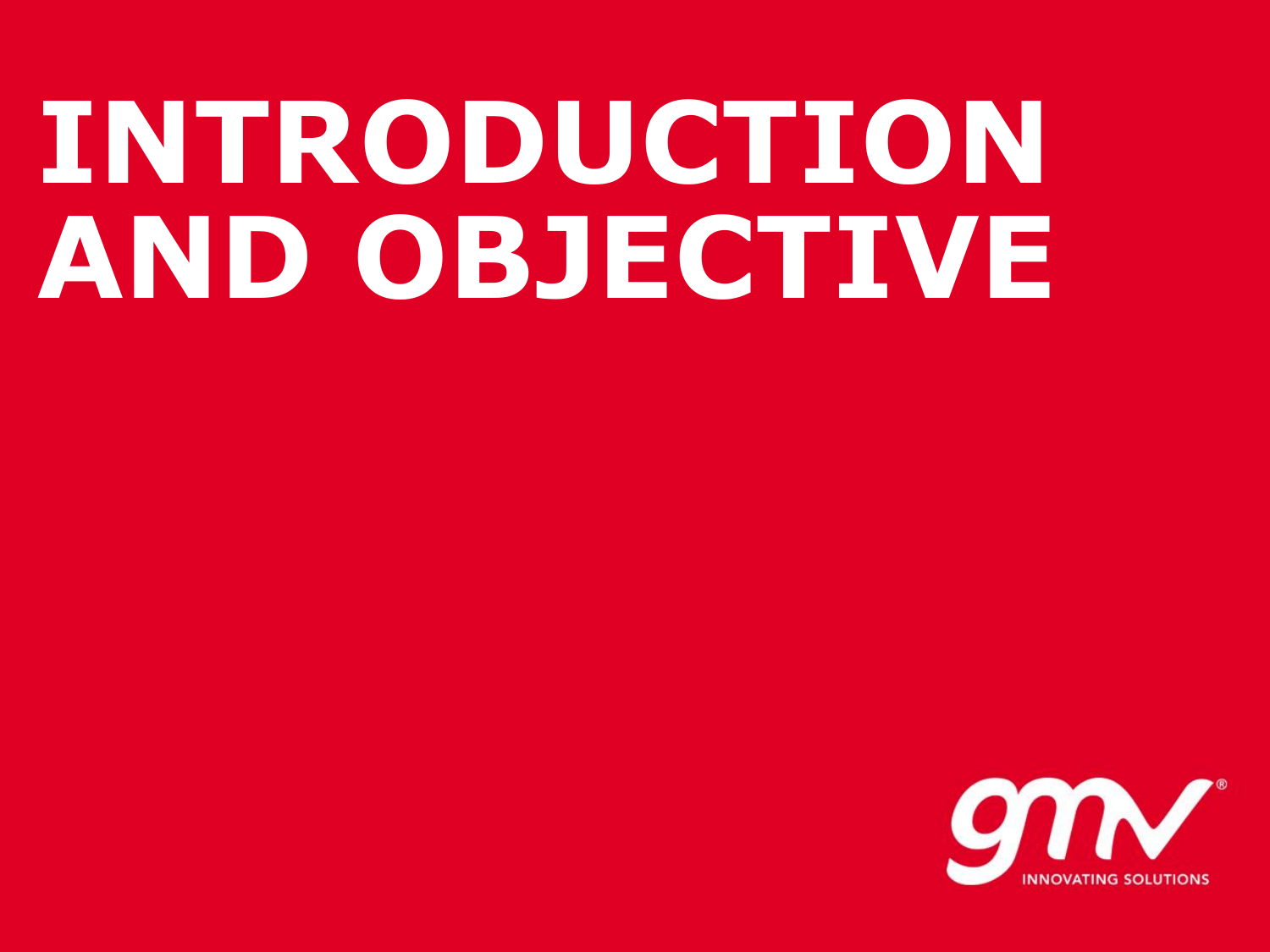#### **ORBIT AND CLOCK ESTIMATION**



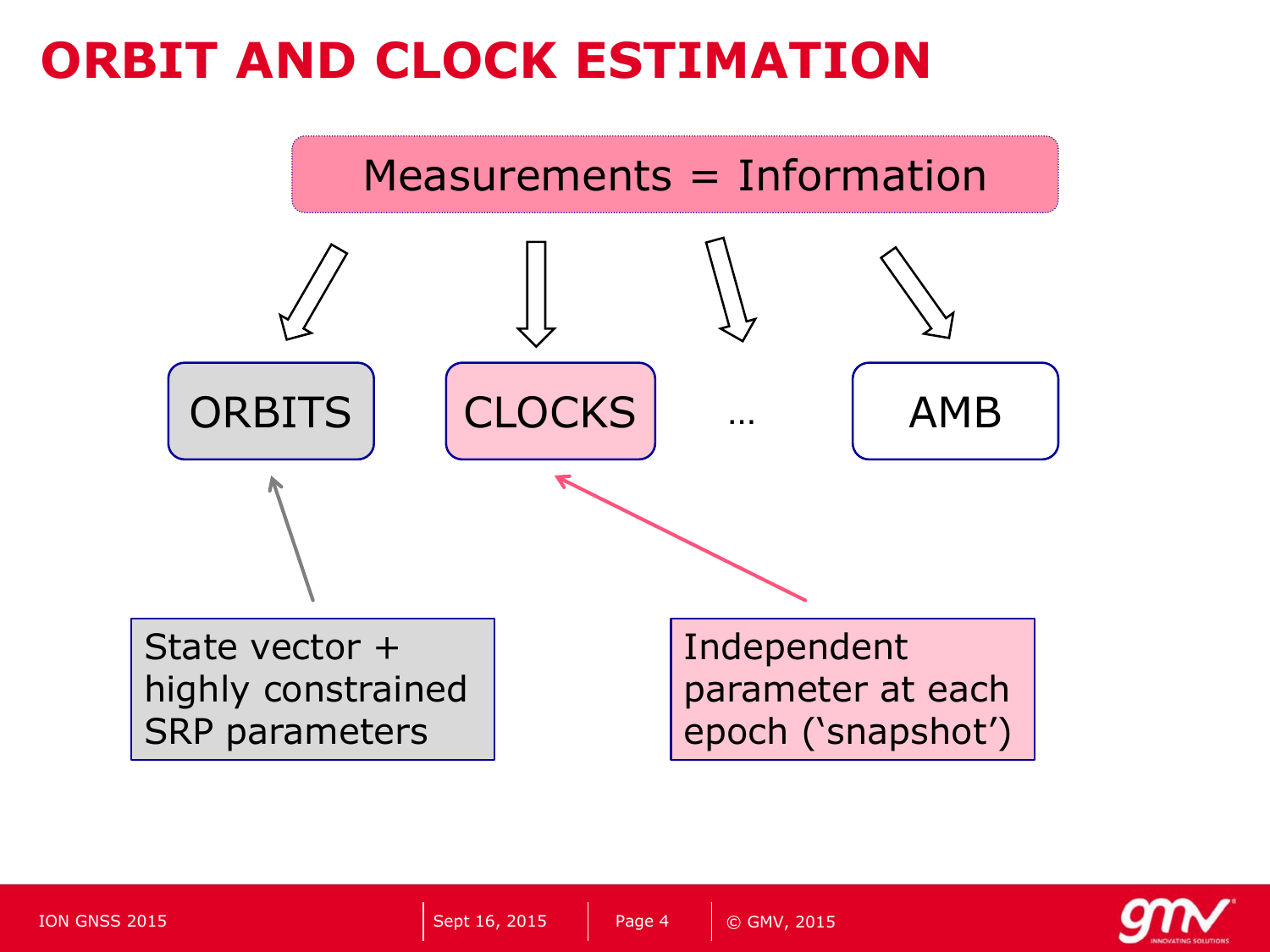#### **CONVENTIONAL OD&TS PROCESS**

#### Snapshot estimation  $\rightarrow$  huge amount of information

Relatively large tracking station networks are needed

| <b>IGS Analysis Centre</b> | <b>Reference Network size</b> |  |  |
|----------------------------|-------------------------------|--|--|
| <b>CODE</b>                | 240                           |  |  |
| <b>NRCan</b>               | 80                            |  |  |
| <b>ESOC</b>                | 150                           |  |  |
| <b>GFZ</b>                 | 200                           |  |  |
| <b>JPL</b>                 | 80                            |  |  |
| <b>MIT</b>                 | 300                           |  |  |
| <b>NGS</b>                 | 200                           |  |  |
| <b>SIO</b>                 | 290                           |  |  |
| <b>Service Provider</b>    | <b>Reference Network size</b> |  |  |
| <b>FUGRO</b>               | >100                          |  |  |
| <b>TRIMBLE</b>             | 100                           |  |  |
| <b>VERIPOS</b>             | 74                            |  |  |

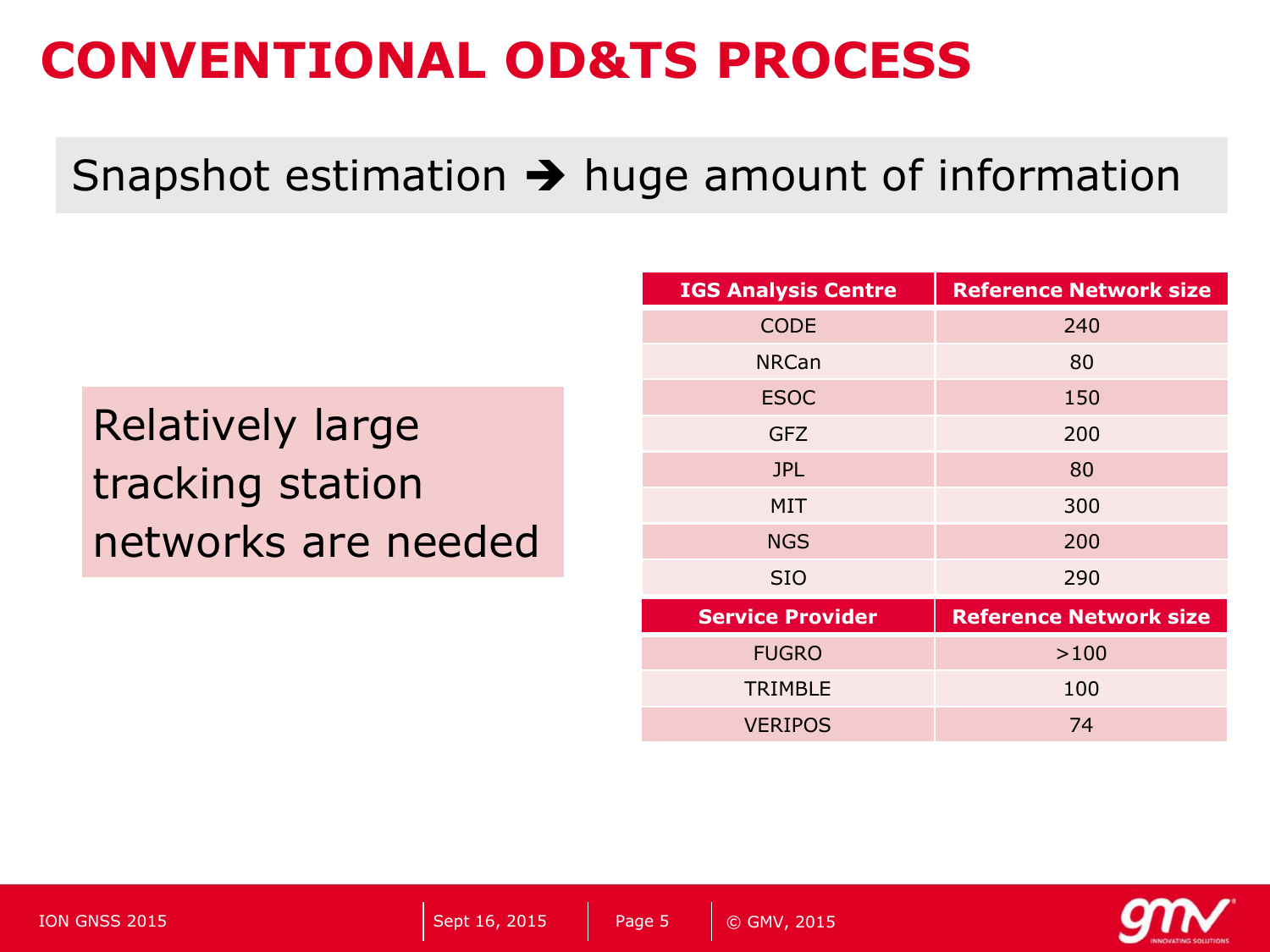#### **SATELLITE CLOCKS**

#### **Atomic clocks on board satellites are highly stable**





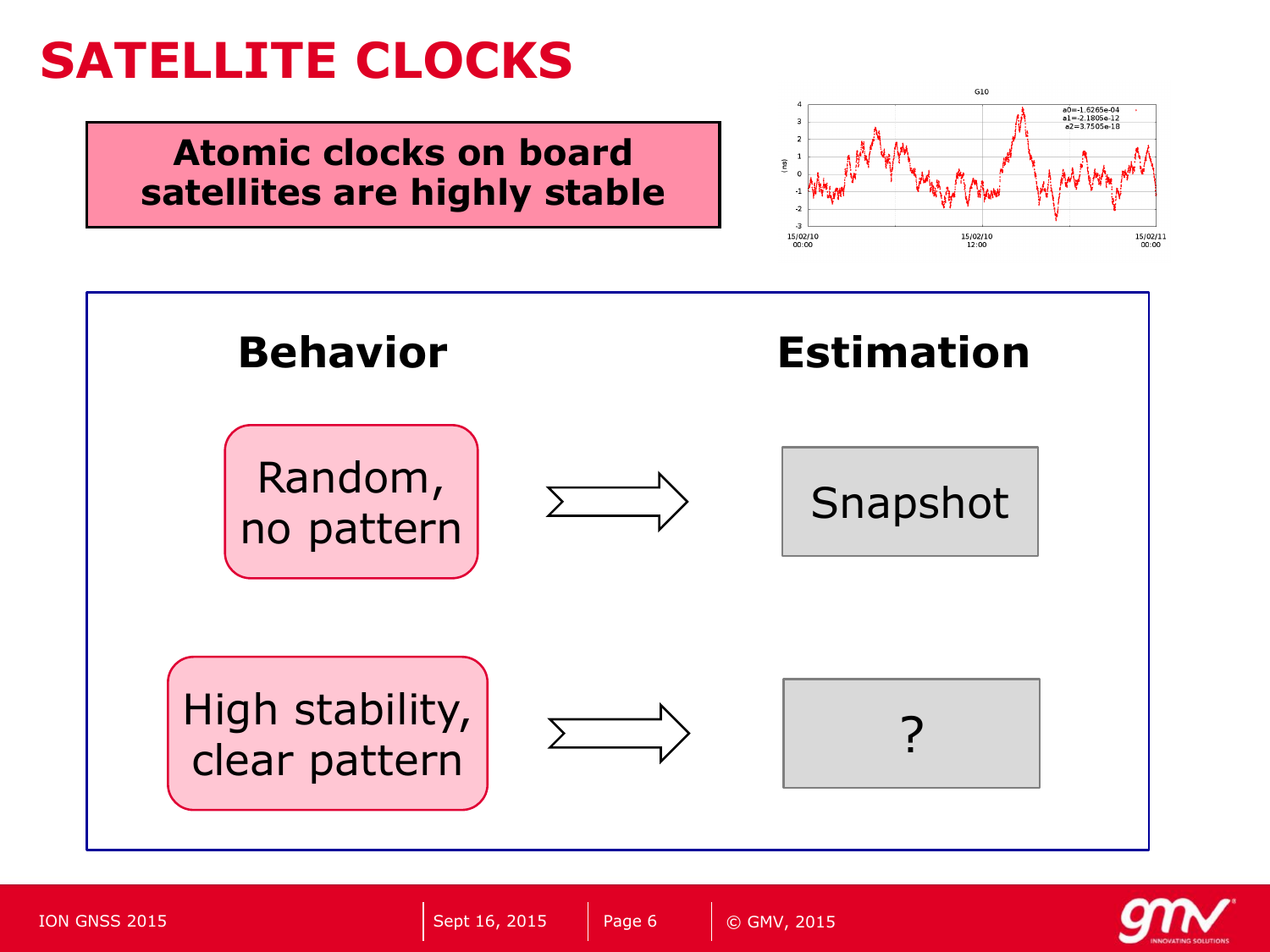#### **SATELLITE CLOCKS**

#### Satellite clock stability keeps improving











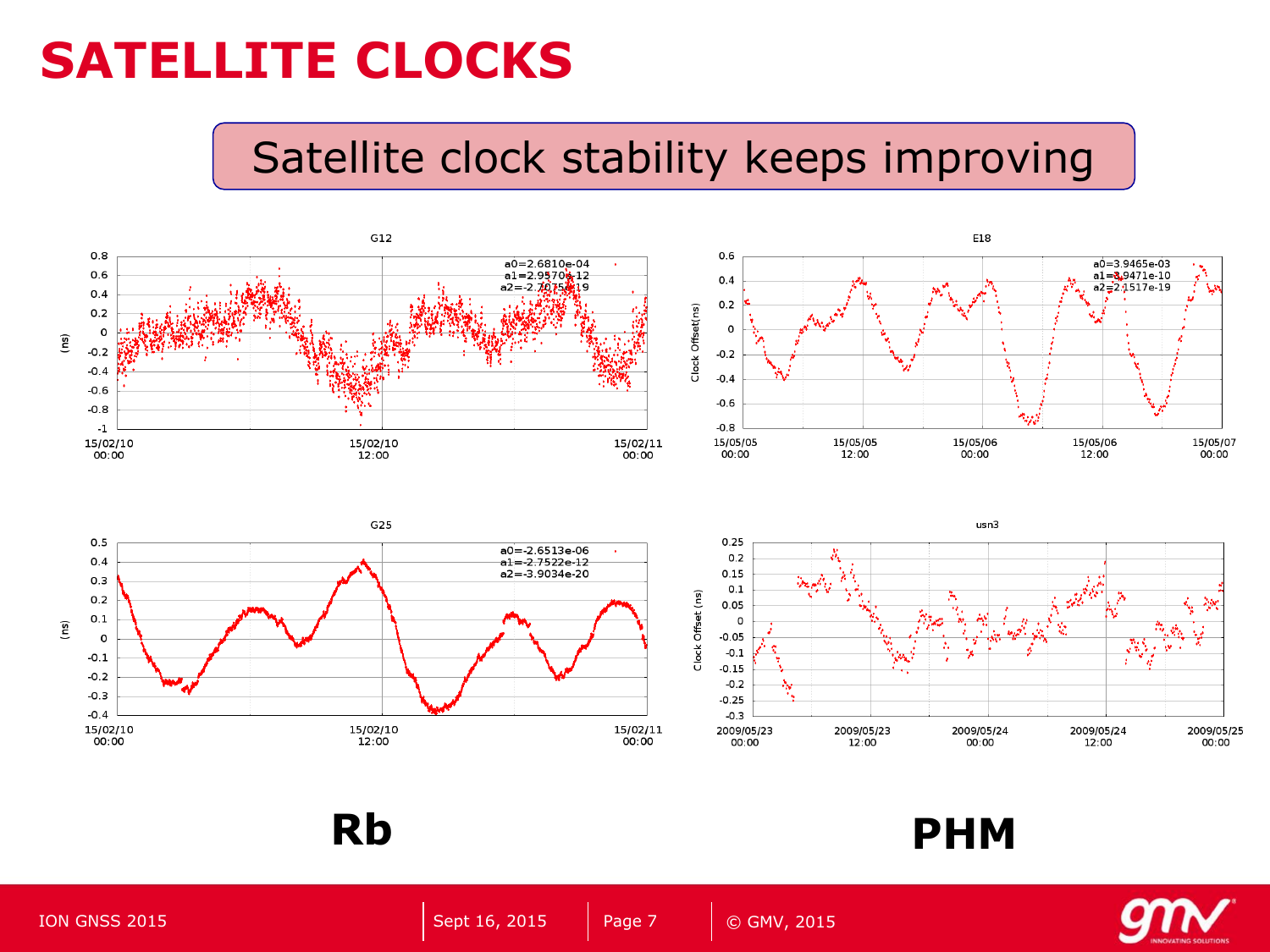#### **OBJECTIVE**



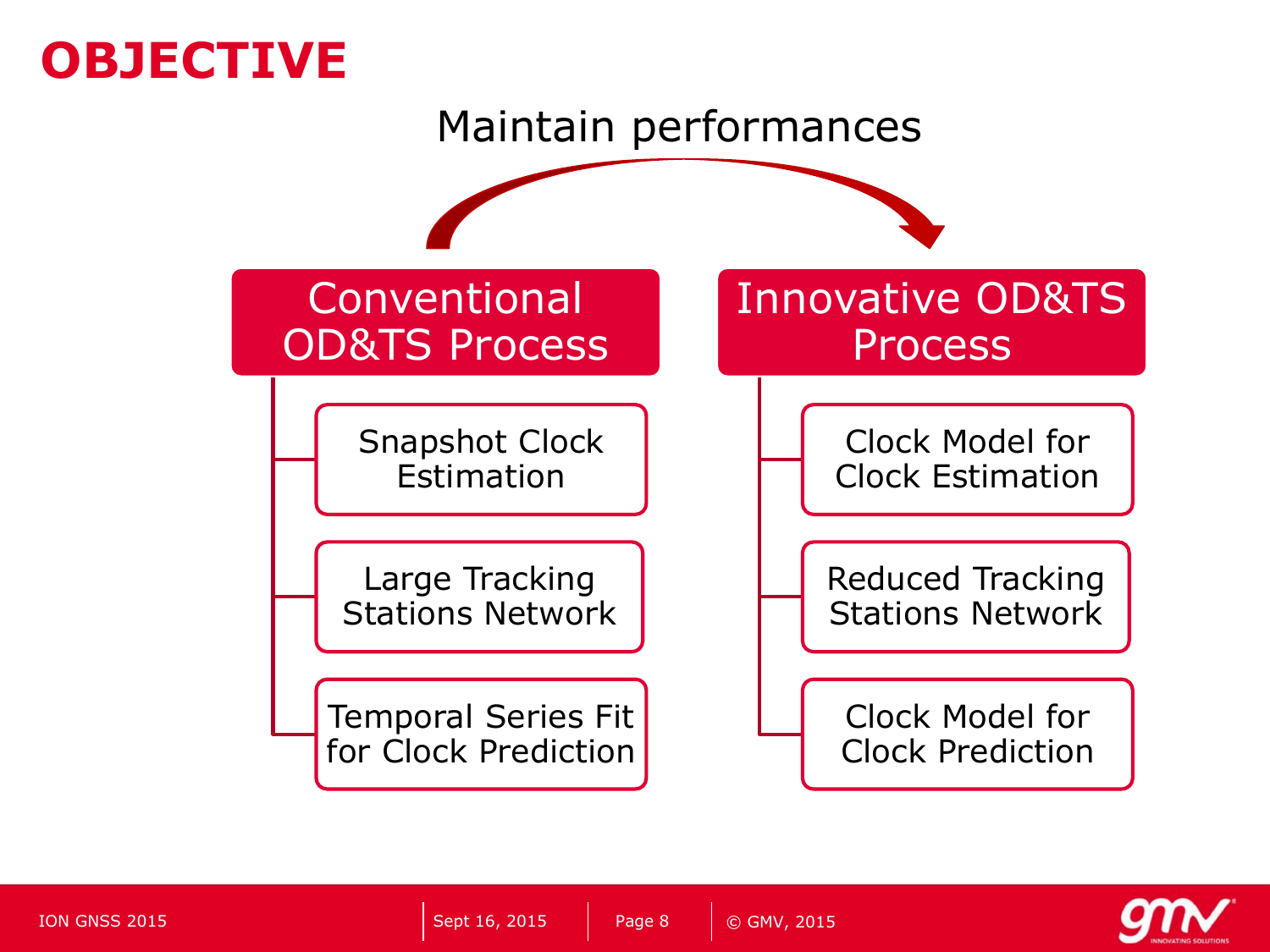# **SATELLITE CLOCKS MODELLING**

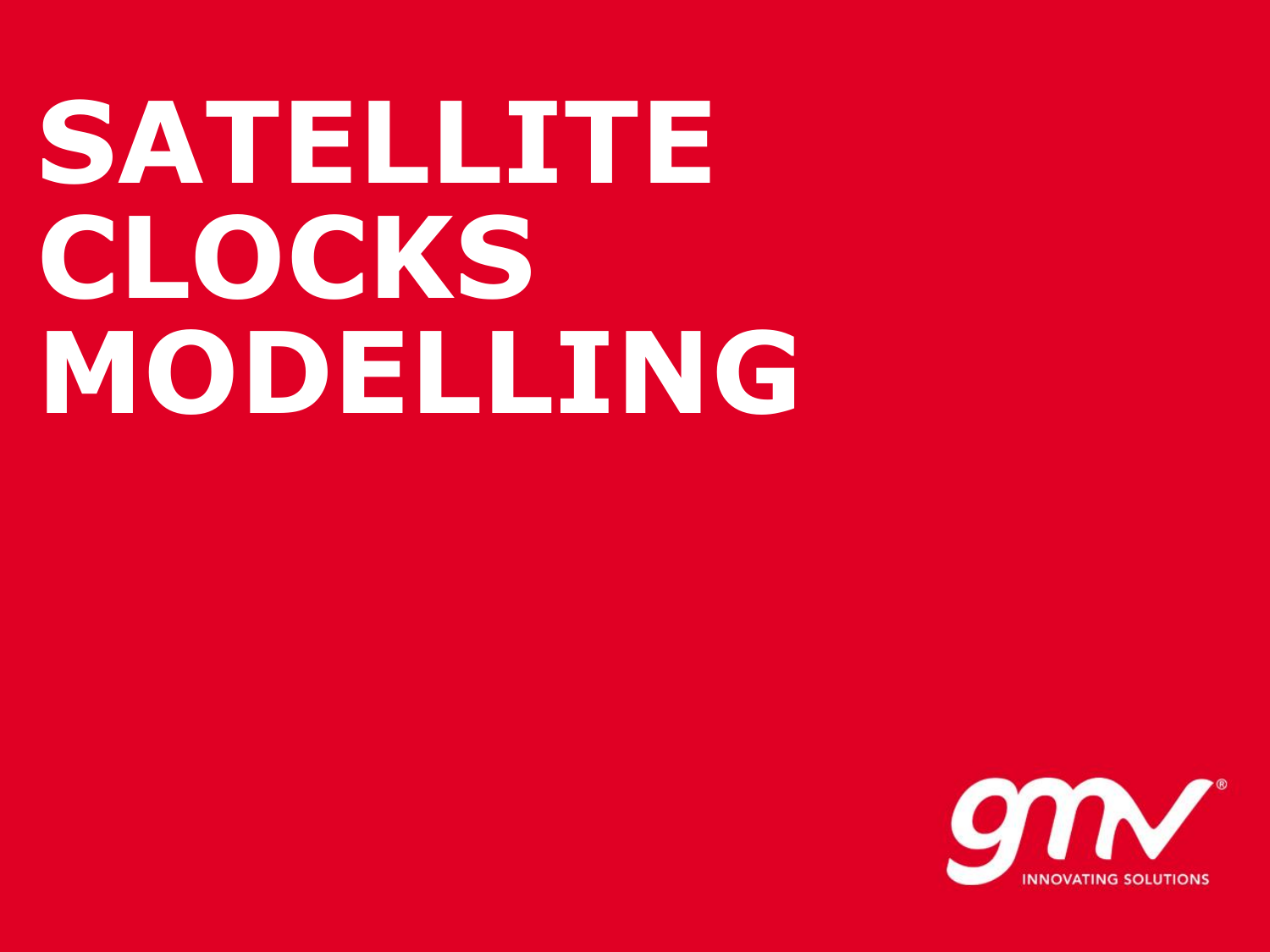#### **SATELLITE CLOCKS**



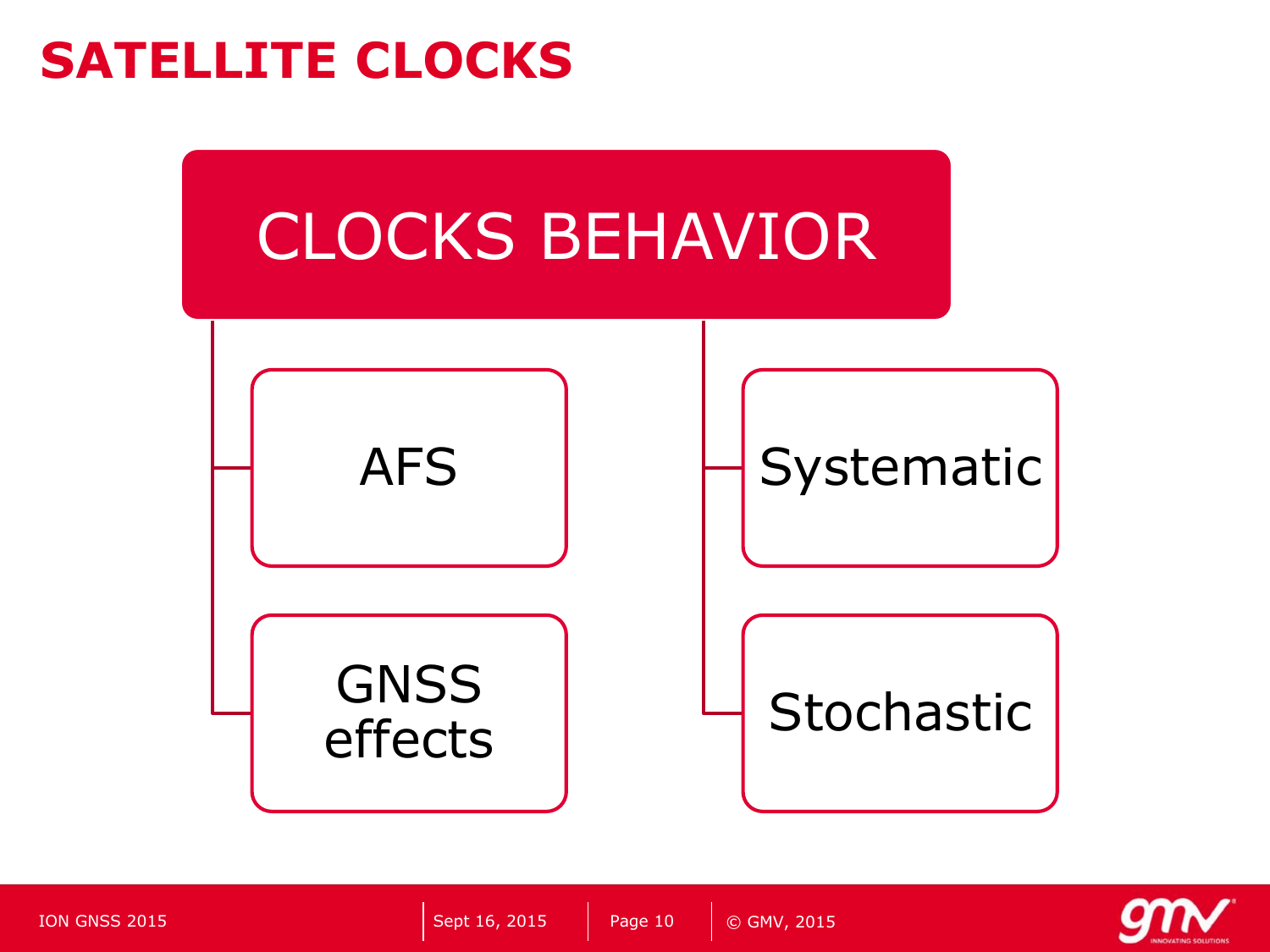#### **CLOCK MODELS IN ODTS**



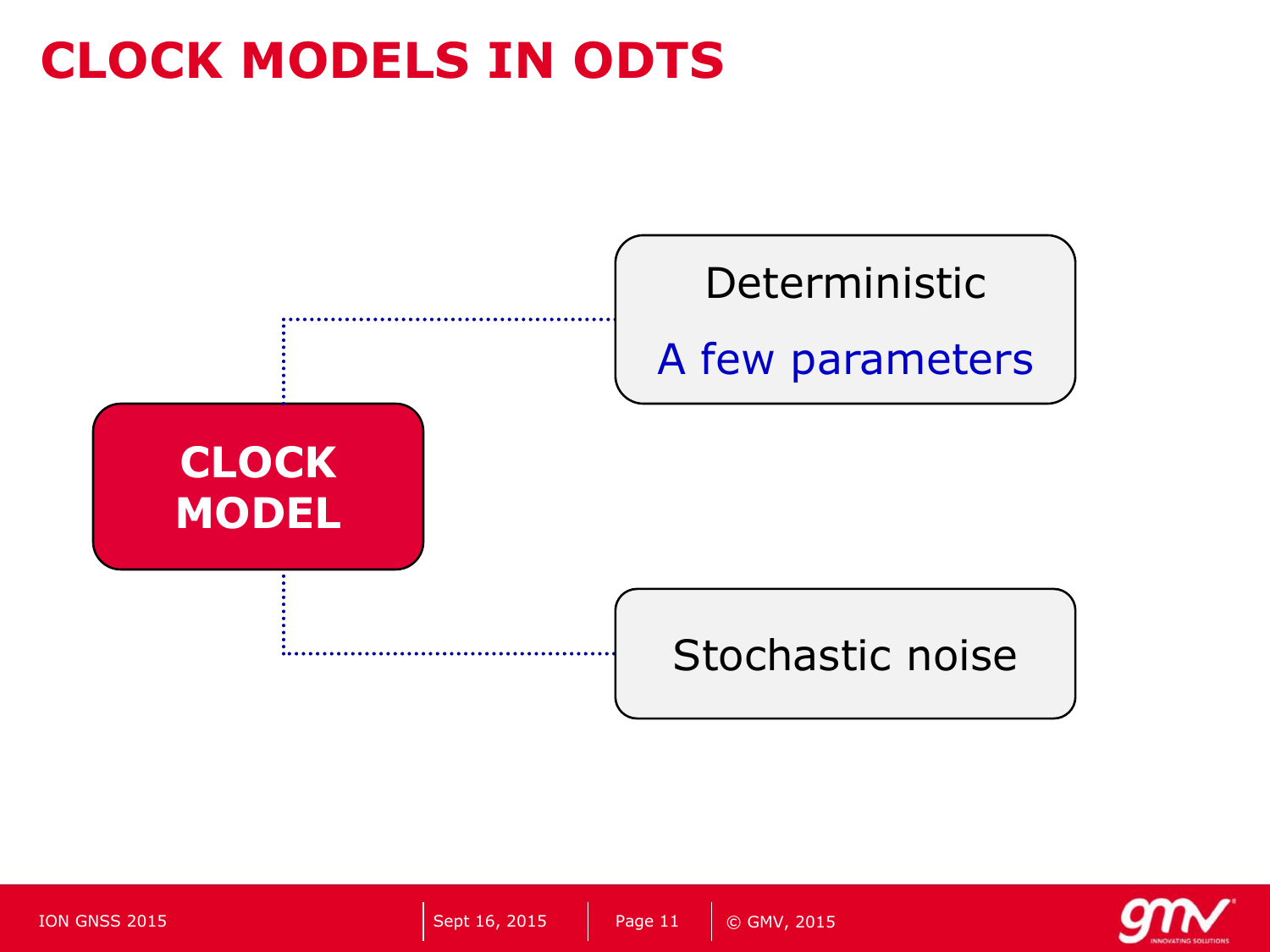#### **CLOCK MODELS IN magicODTS**

#### **magicOTDS** enhanced with clock model est.



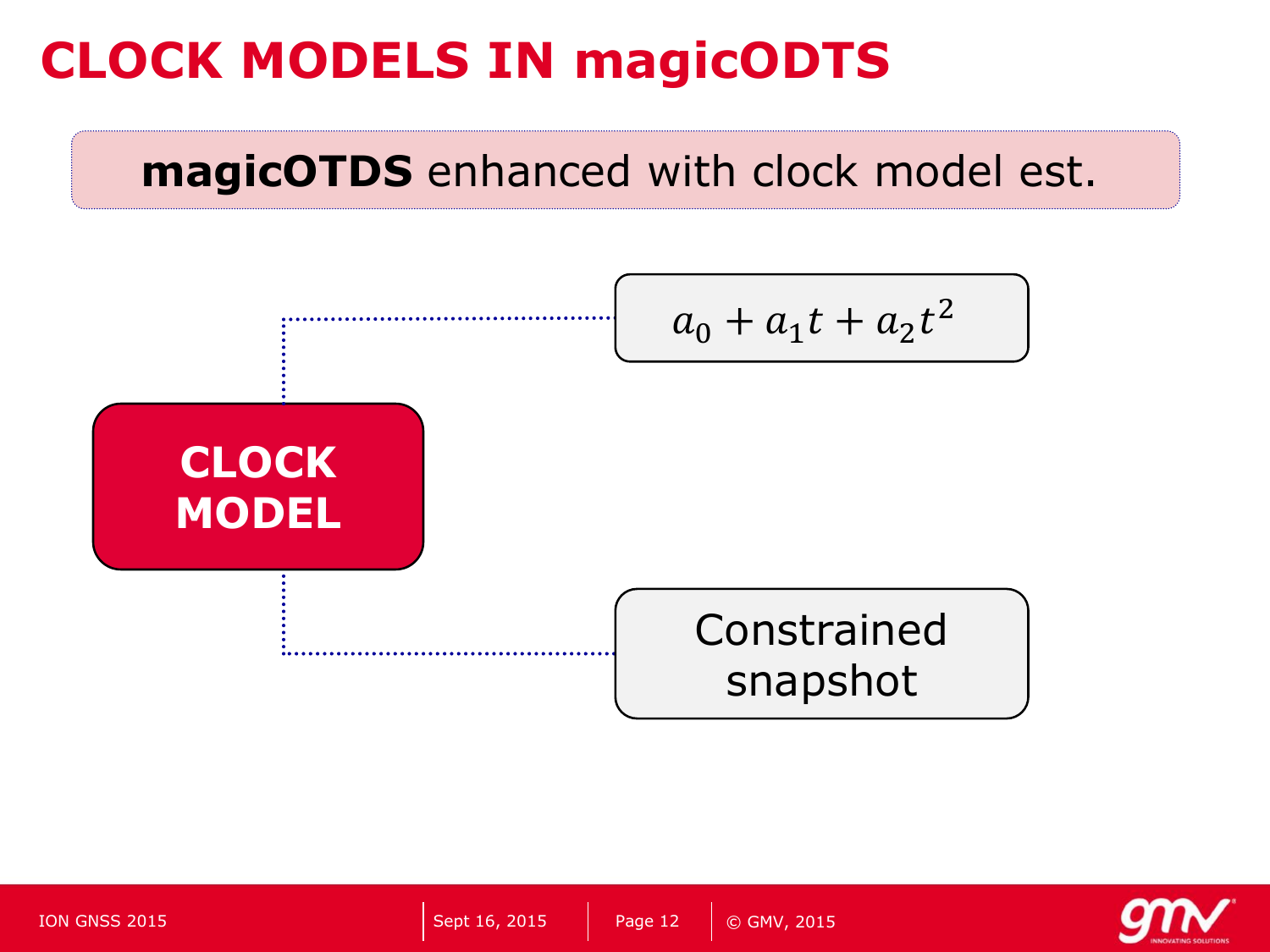### **PRELIMINARY RESULTS**

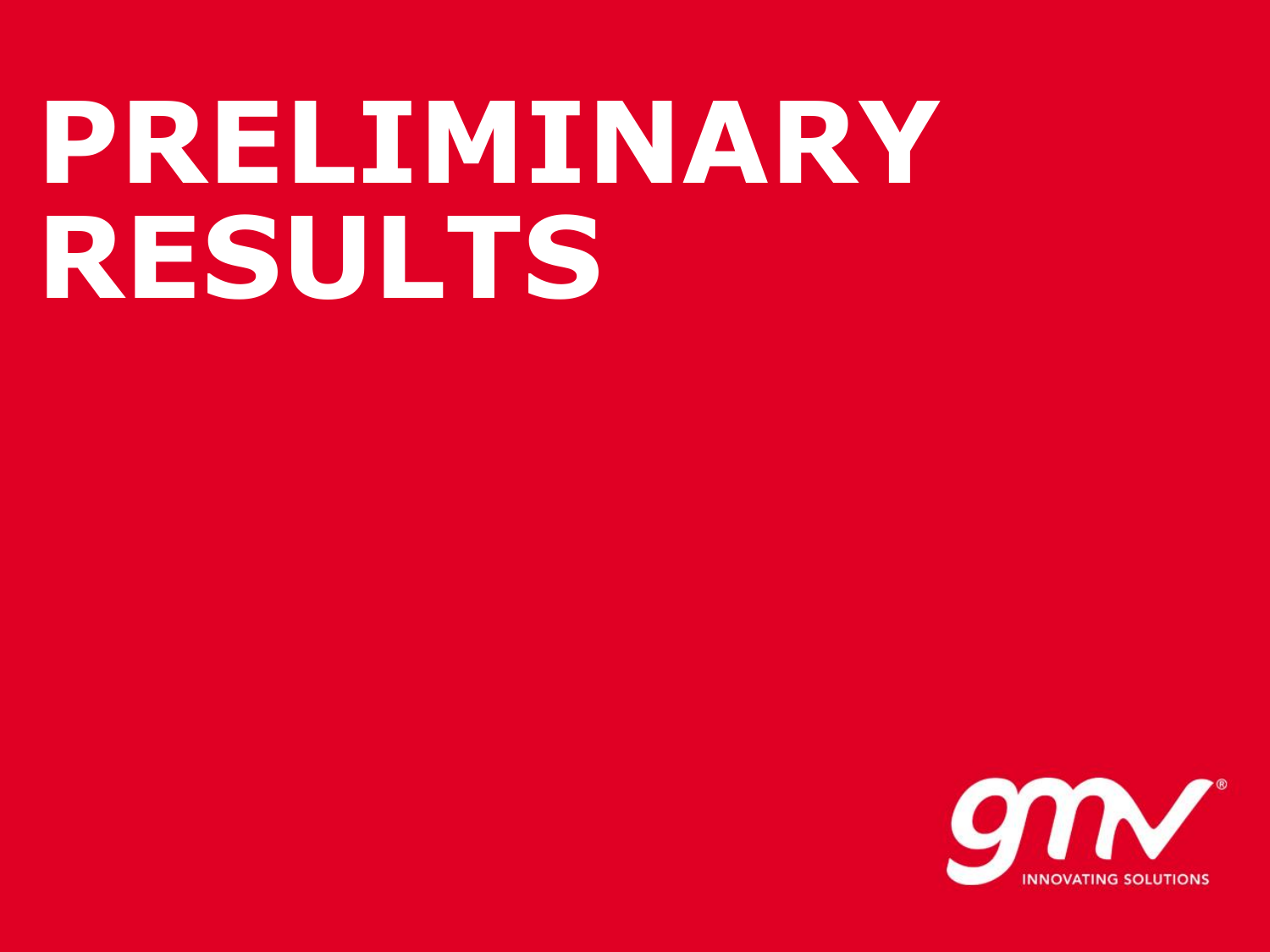#### **COVARIANCE ANALYSIS**





**P-02** 

SC-004

SC-00

**SC-00** 

 $\Omega$ 

SC-001

SC-007

SC-011

SC-012

SC-013

SC-014

SC-015

SC-010

SC-0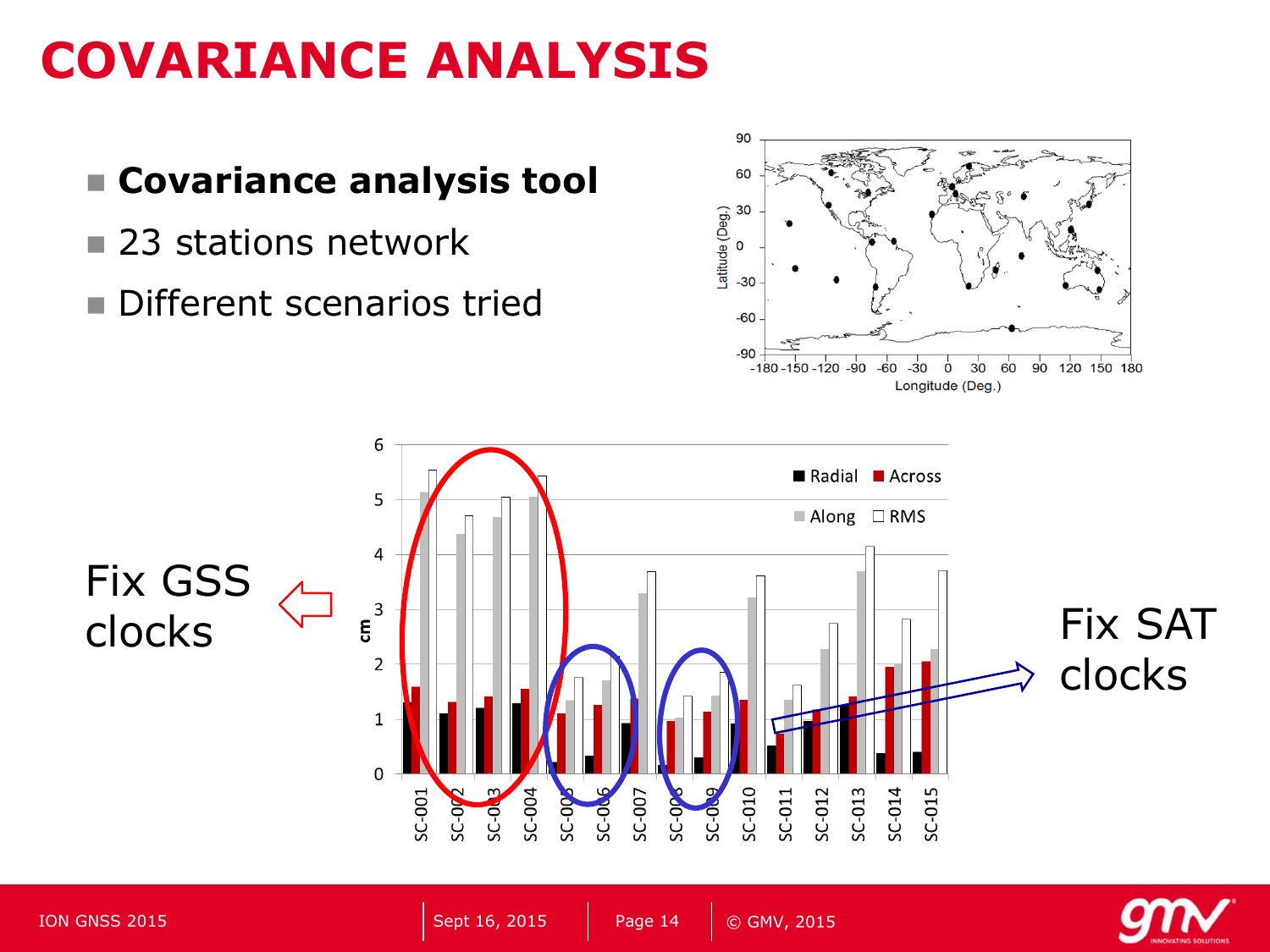#### **CLOCK MODELLING RESULTS**

- magicODTS enhancement: each clock can be estimated as snapshot or clock model
- Clock model made of two parts  $b(t) = b<sub>c</sub>(t) + b<sub>s</sub>(t)$ 
	- -A quadratic function,  $b_G(t) = a_0 + a_1 t + a_2 t^2$
	- $-A$  constrained snapshot correction,  $b_S(t)$
- ODTS with clock model proved feasible, performance improvements for small networks

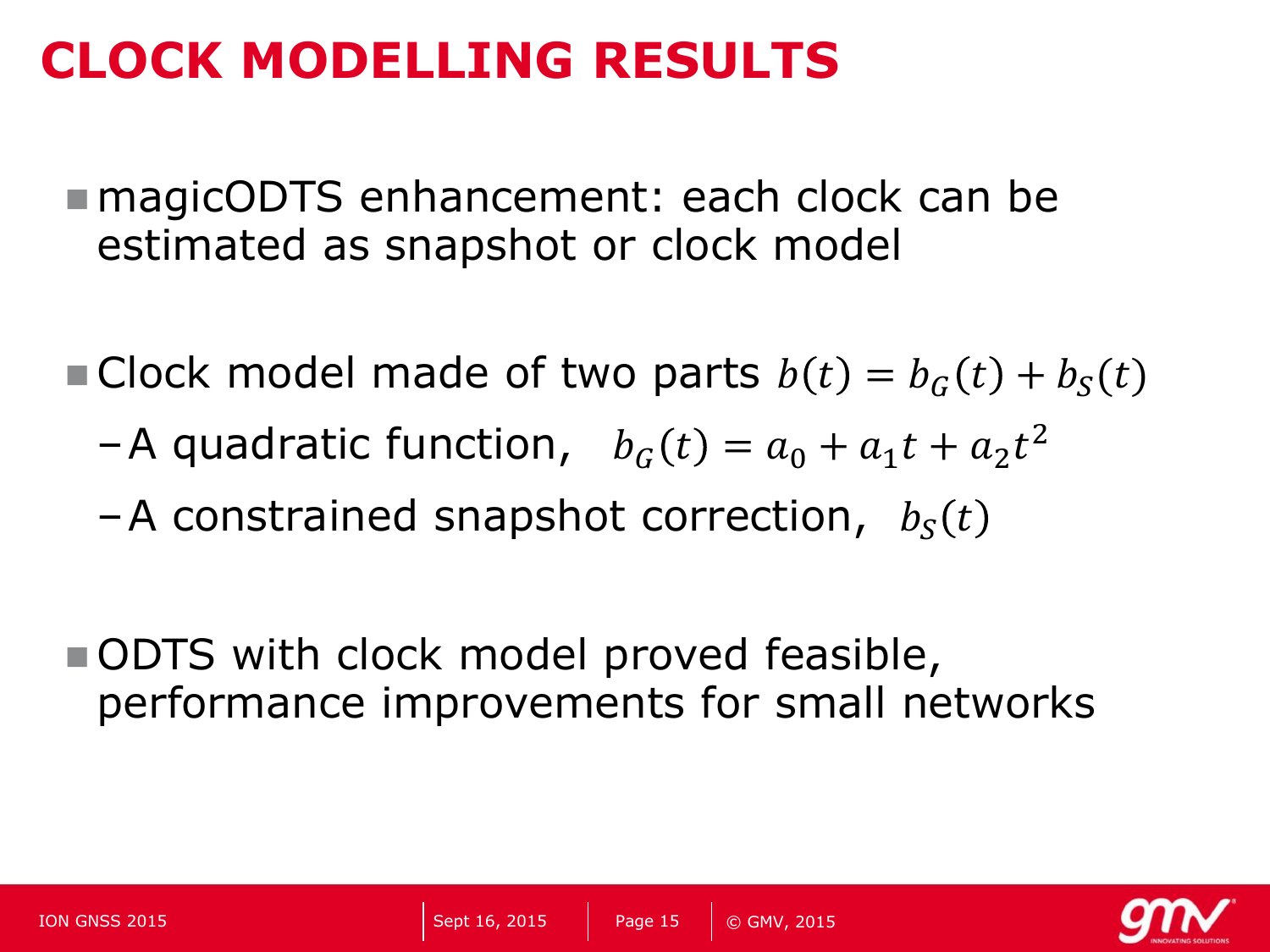### **CLOCK MODELLING RESULTS**



6 stations tracking network



12 stations tracking network

#### **Orbit and Clock determination error wrt IGS**

| Processing<br>type |  |                    | CLK (ns) ORB (cm) |     |
|--------------------|--|--------------------|-------------------|-----|
|                    |  | $6 \mid 12 \mid 6$ |                   | 12  |
| Snapshot           |  | $0.51$ 0.26 21.3   |                   | 6.6 |
| Model              |  | $0.43$ 0.26 16.5   |                   | 5.6 |





© GMV, 2015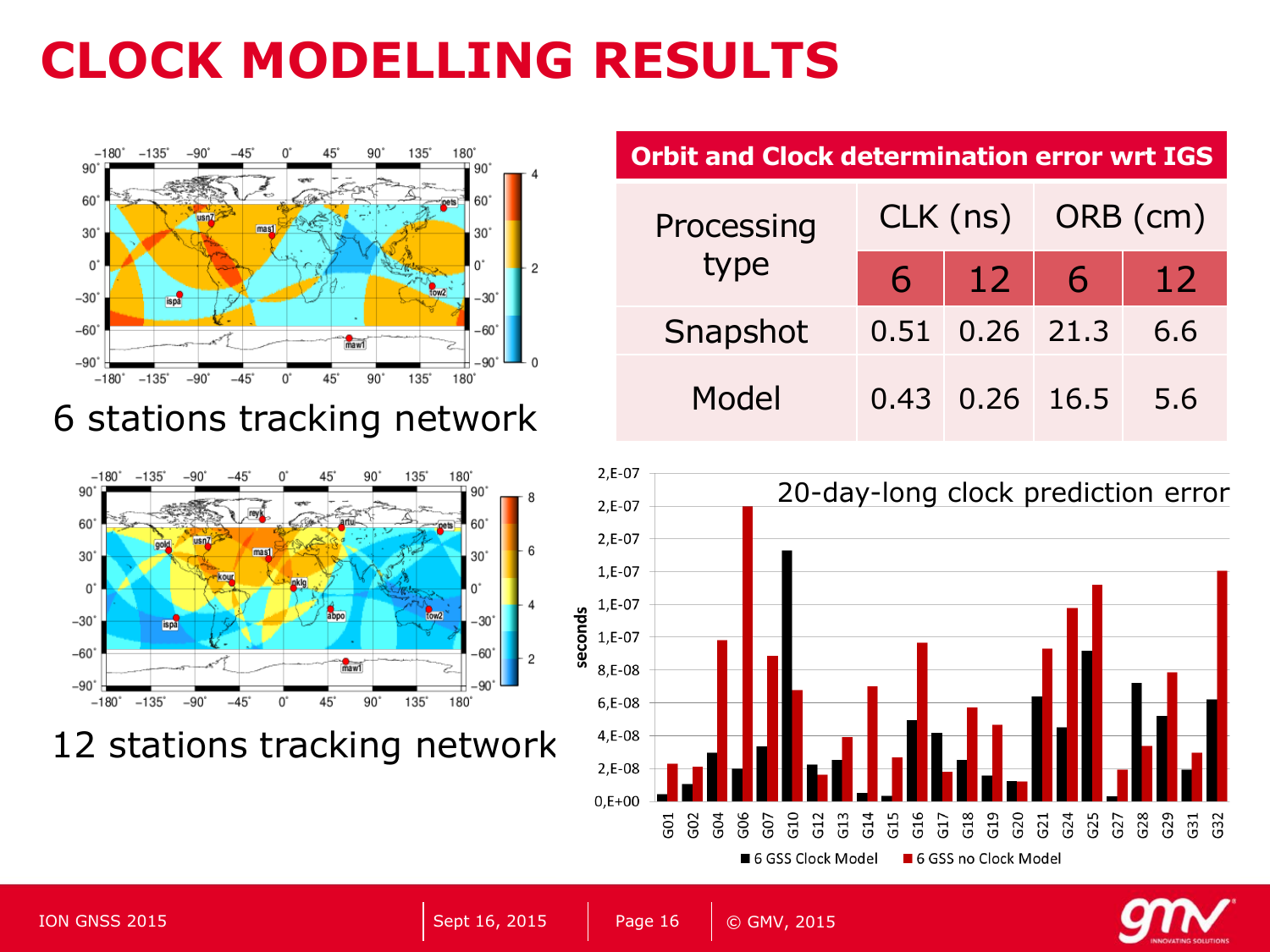# **CONCLUSIONS**

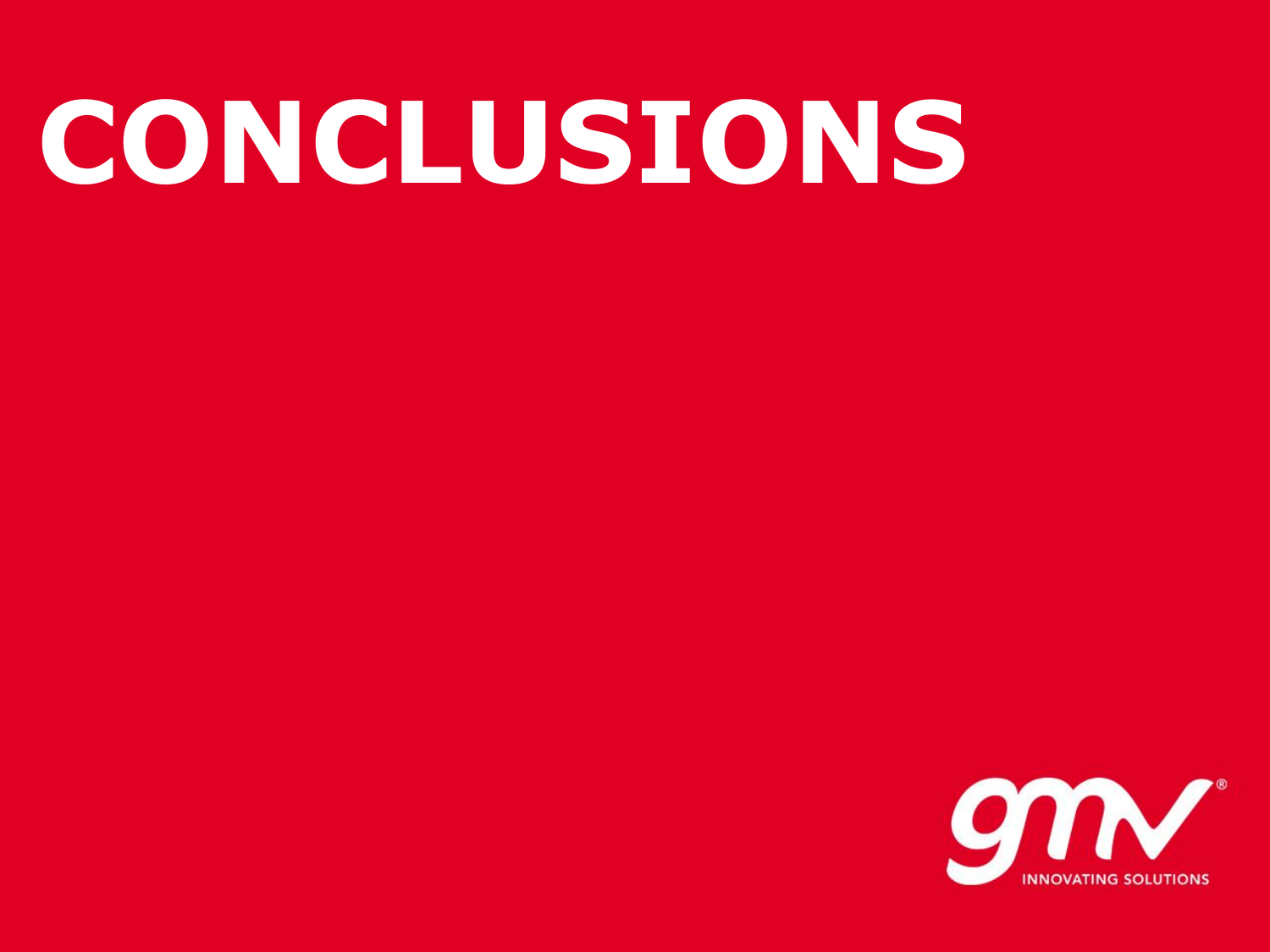#### **CONCLUSIONS**

- Current GNSS clocks stability clears the path for potential performance improvements based on a tight modelling
- **This would make possible to reduce tracking** networks size
- **Physical clock modelling in ODTS processing have** shown positive results in reduced networks
- Systematic effects (e.g. thermal environment) need to be properly understood and modelled